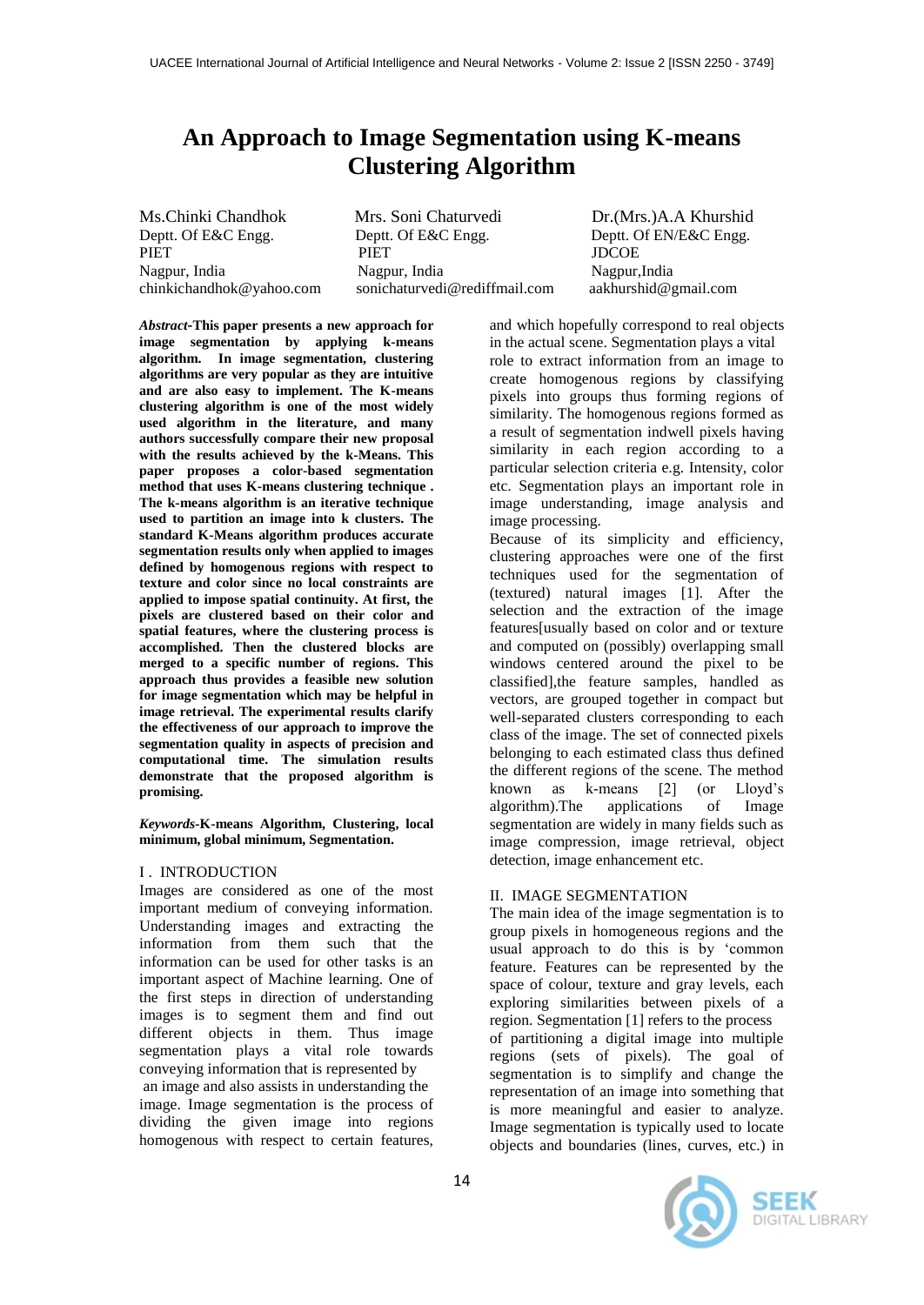images. The result of image segmentation is a set of regions that collectively cover the entire image, or a set of contours extracted from the image. Each of the pixels in a region are

similar with respect to some characteristic or computed property, such as color, intensity, or texture [3][4]. The segmentation is based on the measurements taken from the image and might be greylevel, colour, texture, depth or motion. Image segmentation techniques are categorized into three classes: Clustering, edge detection, region growing .Some popular clustering algorithms like k-means are often used in image segmentation [5] Adjacent regions are significantly different with respect to the same characteristic(s). Segmentation is mainly used in medical imaging, Face recognition, Fingerprint recognition, Traffic control systems, Brake light detection, and Machine vision.

## III. CLUSTERING

Clustering refers to the process of grouping samples so that the samples are similar within each group. The groups are called clusters. Clustering is a data mining technique used in statistical data analysis, data mining, pattern recognition, image analysis etc. Different clustering methods include hierarchical clustering which builds a hierarchy of clusters from individual elements. Because of its simplicity and efficiency, clustering approaches were one of the first techniques used for the segmentation of (textured) natural images [6].In partitional clustering; the goal is to create one set of clusters that partitions the data in to similar groups. Other methods of clustering are distance based according to which if two or more objects belonging to the same cluster are close according to a given distance, then it is called distance based clustering. In our work we have used K-means clustering approach for performing image segmentation using Matlab software. A good clustering method will produce high qualityclusters with high intra-class similarity and low inter-class similarity. The quality of clustering result depends on both the similarity measure used by the method and its implementation. The quality of a clustering method is also measured by its ability to discover some or all of the hidden patterns. Image Segmentation is the basis of image analysis and understanding and a crucial part

and an oldest and hardest problem of image processing. Clustering means classifying and distinguishing things that are provided with similar properties [17]. Clustering techniques classifies the pixels with same characteristics into one cluster, thus forming different clusters according to coherence between pixels in a cluster. It is a method of unsupervised learning and a common technique for statistical data analysis used in many fields such as pattern recognition, image analysis and bioinformatics.

## *A. K-Means Overview*

There are always K clusters. There is always at least one item in each cluster. The clusters are non-hierarchical and they do not overlap. Every member of a cluster is closer to its cluster than any other cluster because closeness does not always involve the "centre" of clusters.[9].*K*-means clustering in particular when using heuristics such as Lloyd's algorithm is rather easy to implement and apply even on large data sets. As such, it has been successfully used in various topics, ranging from market segmentation, computer vision and astronomy to agriculture. It often is used as a preprocessing step for other algorithms, for example to find a starting configuration. In statistics and data mining, *k*means clustering is a method of cluster analysis which aims to partition *n* observations into *k* clusters in which each observation belongs to the cluster with the nearest mean. Figure 1 shows the flow chart of k-means algorithm which is relatively efficient and applicable only when mean is defined.



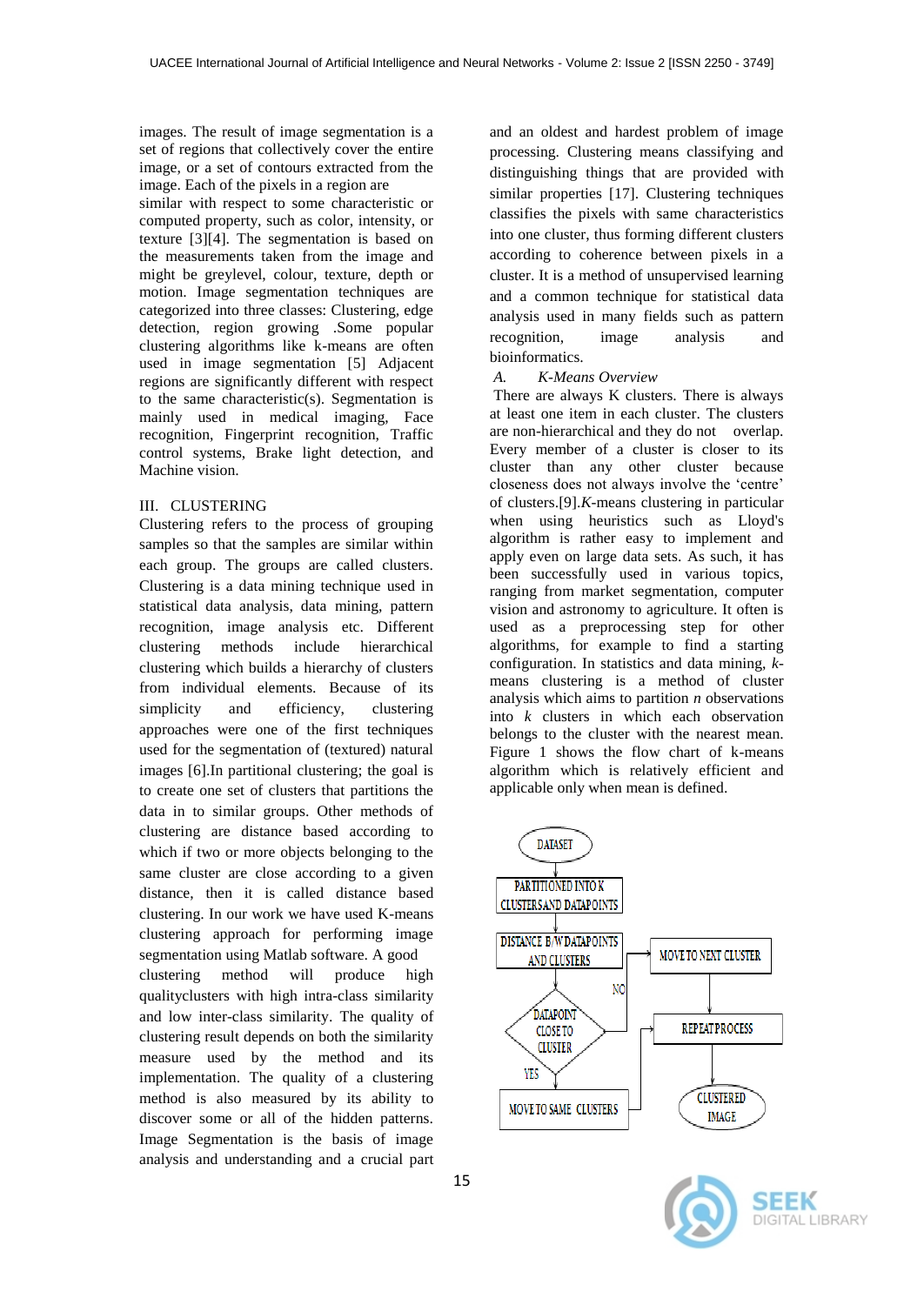#### Fig:1 Flow chart for K-Means Algorithm

## B. *K-Means Clustering*

K-means (Macqueen, 1967) is one of the simplest unsupervised learning algorithms that solve the well known clustering problem. The procedure follows a simple and easy way to classify a given data set through a certain number of clusters (assume k clusters) fixed a priori. The main idea is to define k centroids,[7] one for each cluster. These centroids should be placed in a cunning way because of different location causes different result. So, the better choice is to place them as much as possible far away from each other. The next step is to take each point belonging to a given data set and associate it to the nearest centroid. When no point is pending, the first step is completed and an early group age is done. At this point we need to recalculate k new centroids as barycenters [8] of the clusters resulting from the previous step. After we have these k new centroids, a new binding has to be done between the same data set points and the nearest new centroid. A loop has been generated. As a result of this loop we may notice that the k centroids change their location step by step until no more changes are done. In other words centroids do not move anymore. K-Means clustering generates a specific number of disjoint, flat (non-hierarchical) clusters. It is well suited to generating global clusters. K-Means method is numerical, unsupervised, non-deterministic and iterative. Hierarchical clustering is also widely employed for image segmentation.[12][13]. The most popular method for image segmentation is k-means clustering[14][15].

# IV. FEATURE EXTRACTION

The issue of choosing the features to be extracted should be guided by the following concerns. The features should carry enough information about the image and should not require any domain-specific knowledge for their extraction. They should be easy to compute in oder for the approach to be feasible for large image collection and rapid retrieval. An image is partitioned into 4x4 block, a size that provides a compromise between texture granularity, computation time and segmentation coarseness [18] As a part of preprocessing, each 4x4 block is replaced by a single block containing the average value over the 4x4 block. To segment an image into objects, some features are extracted from each block. Texture features are extracted using Haar Wavelet Transform. After obtaining features from all pixels on the image, perform

k-means clustering to group similar pixel together and form objects. Feature extraction has been done using MATLAB Image Processing tool.

The advantage of k-means algorithm is that it works well when clusters are not well separated from each other, which is frequently encountered in images. However k-means requires the user to specify the initial cluster centers. Image clustering consists of two steps ,the former is feature extraction and the second part is grouping. For each image in the database, a feature vector capturing certain essential properties of the image is computed and stored in a feature base. Clustering algorithm is applied over this extracted feature to form the group. In terms of performance the algorithm is not guaranteed to return a global optimum. The quality of the final solution depends largely on the initial set of clusters, and may, in practice, be much poorer than the global optimum.] Since the algorithm is extremely fast, a common method is to run the algorithm several times and return the best clustering found.

## V. CLUSTER ALGORITHM

K-Means uses a two-phase iterative algorithm to minimize the sum of point-to-centroid distances, summed over all k clusters: The first phase uses *batch updates*, where each iteration consists of reassigning points to their nearest cluster centroid, all at once, followed by recalculation of cluster centroids. This phase occasionally does not converge to solution that is a local minimum, that is, a partition of the data where moving any single point to a different cluster increases the total sum of distances. This is more likely for small data sets.[10,11] The batch phase is fast, but potentially only approximates a solution as a starting point for the second phase. The second phase uses *online updates*, where points are individually reassigned if doing so will reduce the sum of distances, and cluster centroids are recomputed after each reassignment. Each iteration during the second phase consists of one pass though all the points. The second phase will converge to a local minimum, although there may be other local minima with lower total sum of distances. The problem of finding the global minimum can only can be solved in general by an exhaustive (or clever, or lucky) choice of starting points, but using several replicates with random starting points typically results in a solution that is a global minimum.

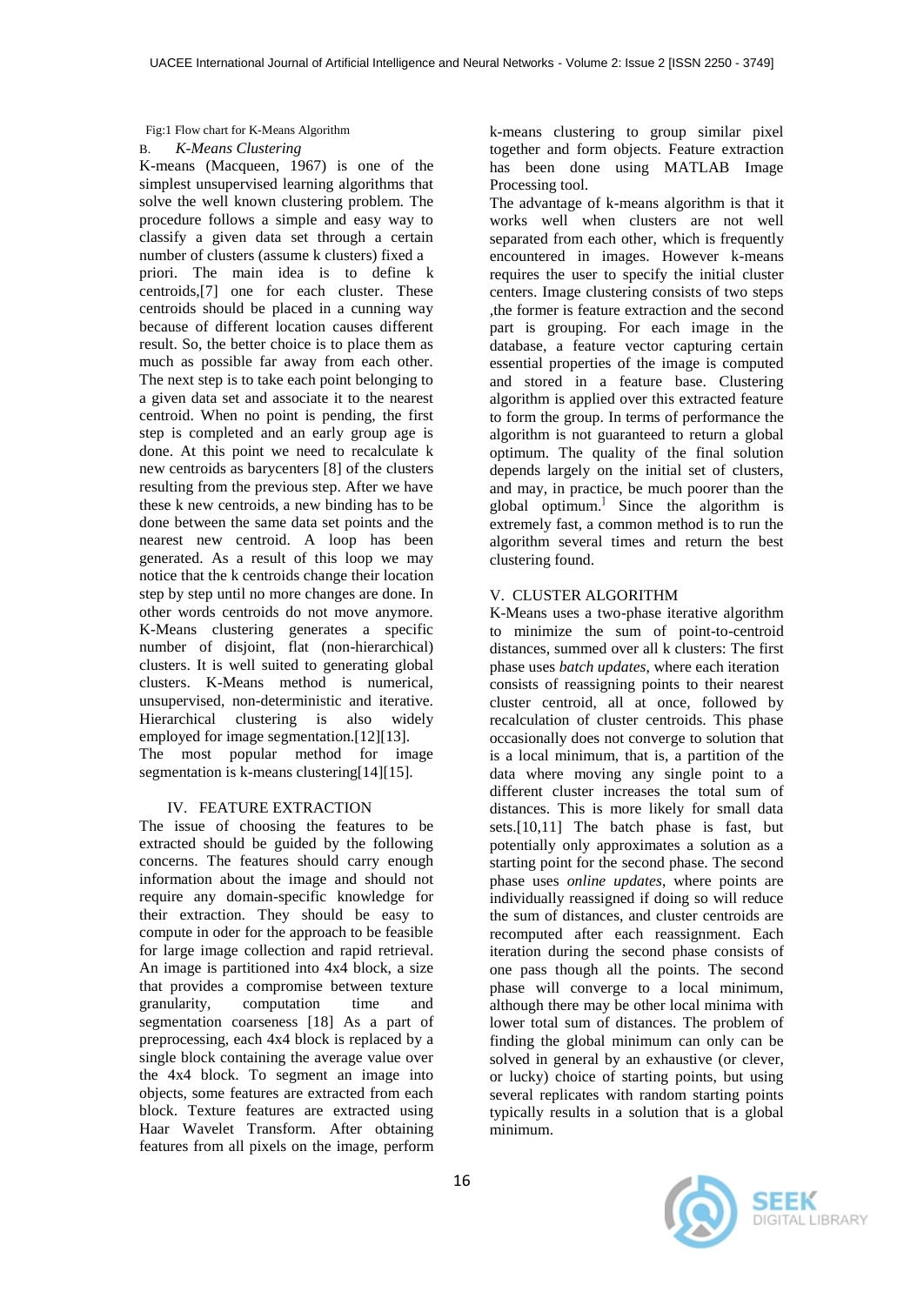#### VI. K-MEANS FUNCTION

The K-means is a clustering algorithm, which partitions a data set into clusters according to some defined distance measure. Images are considered as one of the most important medium of conveying information. Understanding images and extracting the information from them such that the information can be used for other tasks is an important aspect of Machine learning. An example of the same would be the use of images for navigation of robots. One of the first steps in direction of understanding images is to segment them and find out different objects in them. To do this, we look at the algorithm namely K-means clustering. It has been assumed that the number of segments in the image is known and hence can be passed to the algorithm. [19], [20].K-Means algorithm is an unsupervised clustering algorithm that classifies the input data points into multiple classes based on their inherent distance from each other. The algorithm assumes that the data features form a vector space and tries to find natural clustering in them. The functions of k-means are as follows.IDX =  $k$ means $(X, k)$ partitions the points in the n-by-p data matrix X into k clusters. This iterative partitioning minimizes the sum, over all clusters, of the within-cluster sums of point-to-cluster-centroid distances. Rows of X correspond to points, columns correspond to variables. Kmeans returns an n-by-1 vector IDX containing the cluster indices of each point. By default, kmeans uses squared Euclidean distances [8,9]. When X is a vector, kmeans treats it as an *n*by-1 data matrix, regardless of its orientation.  $[IDX, C] = kmeans(X, k)$  returns the k cluster centroid locations in the k-by-p matrix C

#### VII. EXPERIMENTAL RESULTS



Fig.2 Original Image



Fig.3 Image labeled by cluster index



Fig4 Objects in cluster1



Fig.5 Objects in cluster2



Fig.6 Objects in cluster3

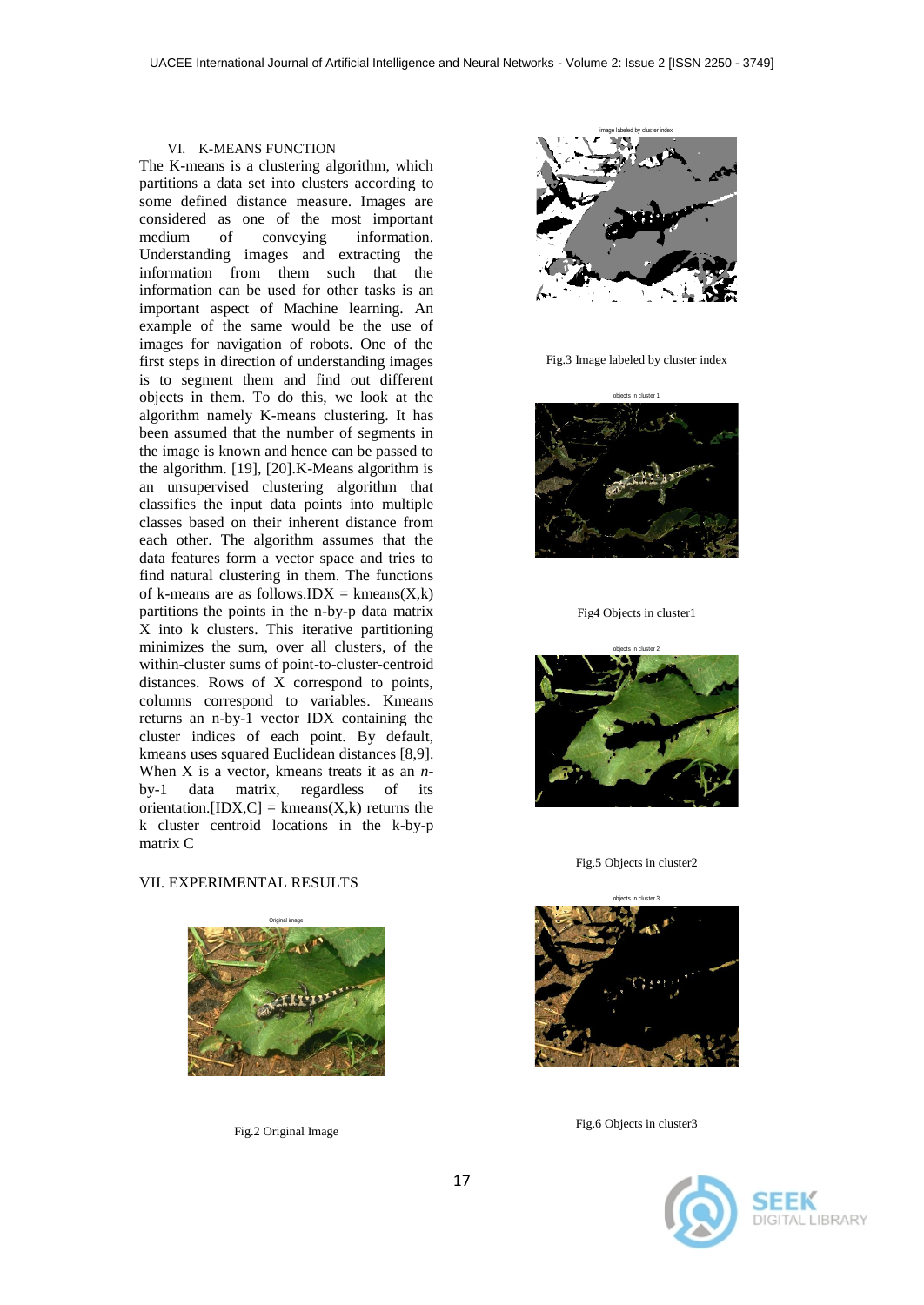Figure 2 represents the original image 'lizard.jpg'. Figure 3 represents the image labeled by its cluster index and figure 4, figure 5; figure 6 shows the objects in cluster 1, 2 and 3 respectively. However image segmentation is a key step for understanding the image, which is a natural manner to obtain high level semantic.<sup>[16]</sup>.

## **CONCLUSION**

We have successfully implemented k-means clustering algorithm. For smaller values of k the algorithms give good results. For larger values of k, the segmentation is very coarse; many clusters appear in the images at discrete places .This is because Euclidean distance is not a very good metric for segmentation processes. Different initial partitions can result in different final clusters. Hence it is necessary to re-run the code several number of times for same and different values of k inoder to compare the quality of clusters obtained.

The result aims at developing an accurate and more reliable image which can be used in locating tumors, measure tissue volume, face recognition, finger print recognition and in locating an object clearly from a satellite image and in more[9].The advantage of K-Means algorithm is simple and quite efficient. It works well when clusters are not well separated from each other. This could be happen in web images. We proposed a framework of unsupervised clustering of images based on the colour feature of the image. It minimizes intra-cluster variance, but does not ensure that the result has a global minimum of variance.

#### **REFERENCES**

[1] S. P. Lloyd, ―"Least squares quantization in PCM," *IEEE Trans. Inf.Theory*,vol. IT-28, no. 2, pp. 129–136, Mar.1982.

[2] J. Shi and J. Malik, ―Normalized cuts and image segmentation, *IEEE Trans. Pattern Anal.Mach. Intell.*, vol. 22, no. 8, pp. 888–905, Aug.2000.

[3] M. Mignotte, C. Collet, P. Pérez, and P. Bouthemy,"Sonar image segmentation using a hierarchical MRFmodel,"*IEEE Trans. Image Process.*, vol. 9, no. 7, pp.1216–1231, Jul. 2000.

[4] F. Destrempes, J.-F. Angers, and M. Mignotte, "Fusion of hidden Markov random field models and its Bayesian estimation,"

*IEEE Trans. Image Process.*, vol. 15, no. 10,pp. 2920–2935, Oct. 2006. [5] J.A Hartigan "Clustering Algorithms", New York Wiley 1975. [6] S. P. Lloyd, ―"Least squares quantization in PCM," *IEEE Trans. Inf.Theory*, vol. IT-28, no. 2, pp. 129–136, Mar.1982. [7] J. Besag, "On the statistical analysis of dirty pictures,"*J. Roy. Statist.Soc. B*, vol. 48, pp. 259–302, 1986. [8] S. Zhu and A. Yuille, "Region competition: Unifying snakes, region growing, and Bayes/MDL for multiband image segmentation," *IEEE Trans. Pattern Anal. Mach.Intell.*, vol. 18, no. 9, pp. 884–900, Sep.1996. [9] S.Mary Praveena, Dr.IlaVennila," Optimization Fusion Approach for Image Segmentation Using K-Means Algorithm", *International Journal of Computer Applications (0975 – 8887)Volume 2 – No.7, June 2010* [10] Seber, G. A. F. *Multivariate bservations*. Hoboken, NJ: John Wiley & Sons, Inc., 1984. [11] Spath, H. *Cluster Dissection and Analysis: Theory, FORTRAN Programs, Examples*. Translated by J. Goldschmidt. New York: Halsted Press, 1985. [12] A.M Uso,F.Pla,P.G Sevila," Unsupervised Image Segmentation using a Heirarchical Clustering Selection Process".Structural Syntactic and Statistical Pattern Recognition Vol 4109,pp.799-807,2006 [13]A.Z Arifin,A.Asano,"Image Segmentation by histogram thresholding using hierarchical cluster analysis"Pattern Recognition Letters,Vol.27,no.13,pp. 1515-1521,2006 [14] J.L Marroquin,F. Girosi,,"Some Extentions of the K-Means Algorithm For Image Segmentation and Pattern Classification", Technical Report,MIT Artificial Intelligence Laborartory,1993. [15] M.Luo, Y.F.Ma ,H.J. Zhang,"ASpecial Constrained K-Means approach to Image Segmentation",proc. The 2003 Joint Conference of Fourth International Conference on Informations Communications and Signal Processing and the Fourth Pacific Rim Conference on Multimedia,Vol.2,pp.738- 742,2003. [16] M.Betke, N.C Makris, "Fast Object Recognition in Noisy Images Using Simulated Annealing", Intl.Conf on Computer Vision,pp.523,Jun.20-23,1995. [17] Wang, Xiao-song; Huang,Xin-yuan and Fu,Hui"The study of color free image segmentation", In: Second International Workshop, Computer Science and Engineering